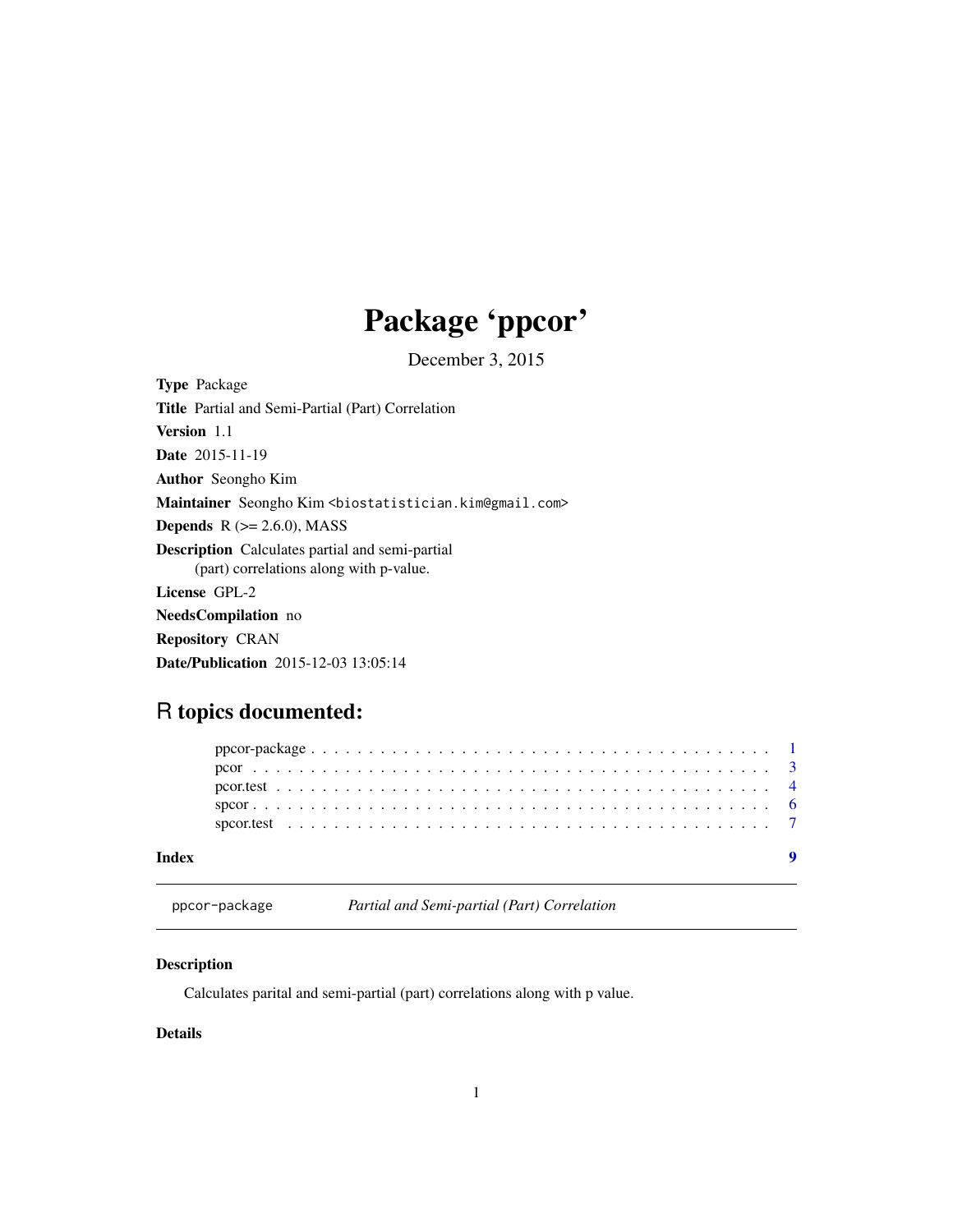Package: ppcor Type: Package Version: 1.0 Date: 2011-06-14 License: GPL-2

#### Author(s)

Seongho Kim <br/> <br/> <br/> <br/> <br/>Seongho Kim <br/><br/> $\leq$ pmail.com>

#### References

Kim, S. (2015) ppcor: An R Package for a Fast Calculation to Semi-partial Correlation Coefficients. Communications for Statistical Applications and Methods, 22(6), 665-674.

#### Examples

```
# data
y.data <- data.frame(
hl=c(7,15,19,15,21,22,57,15,20,18),
disp=c(0.000,0.964,0.000,0.000,0.921,0.000,0.000,1.006,0.000,1.011),
deg=c(9,2,3,4,1,3,1,3,6,1),
BC=c(1.78e-02,1.05e-06,1.37e-05,7.18e-03,0.00e+00,0.00e+00,0.00e+00
              ,4.48e-03,2.10e-06,0.00e+00)
\mathcal{L}# partial correlation
pcor(y.data)
# partial correlation between "hl" and "disp" given "deg" and "BC"
pcor.test(y.data$hl,y.data$disp,y.data[,c("deg","BC")])
pcor.test(y.data[,1],y.data[,2],y.data[,c(3:4)])
pcor.test(y.data[,1],y.data[,2],y.data[,-c(1:2)])
# semi-partial (part) correlation
spcor(y.data)
# semi-partial (part) correlation between "hl" and "disp" given "deg" and "BC"
spcor.test(y.data$hl,y.data$disp,y.data[,c("deg","BC")])
spcor.test(y.data[,1],y.data[,2],y.data[,c(3:4)])
spcor.test(y.data[,1],y.data[,2],y.data[,-c(1:2)])
```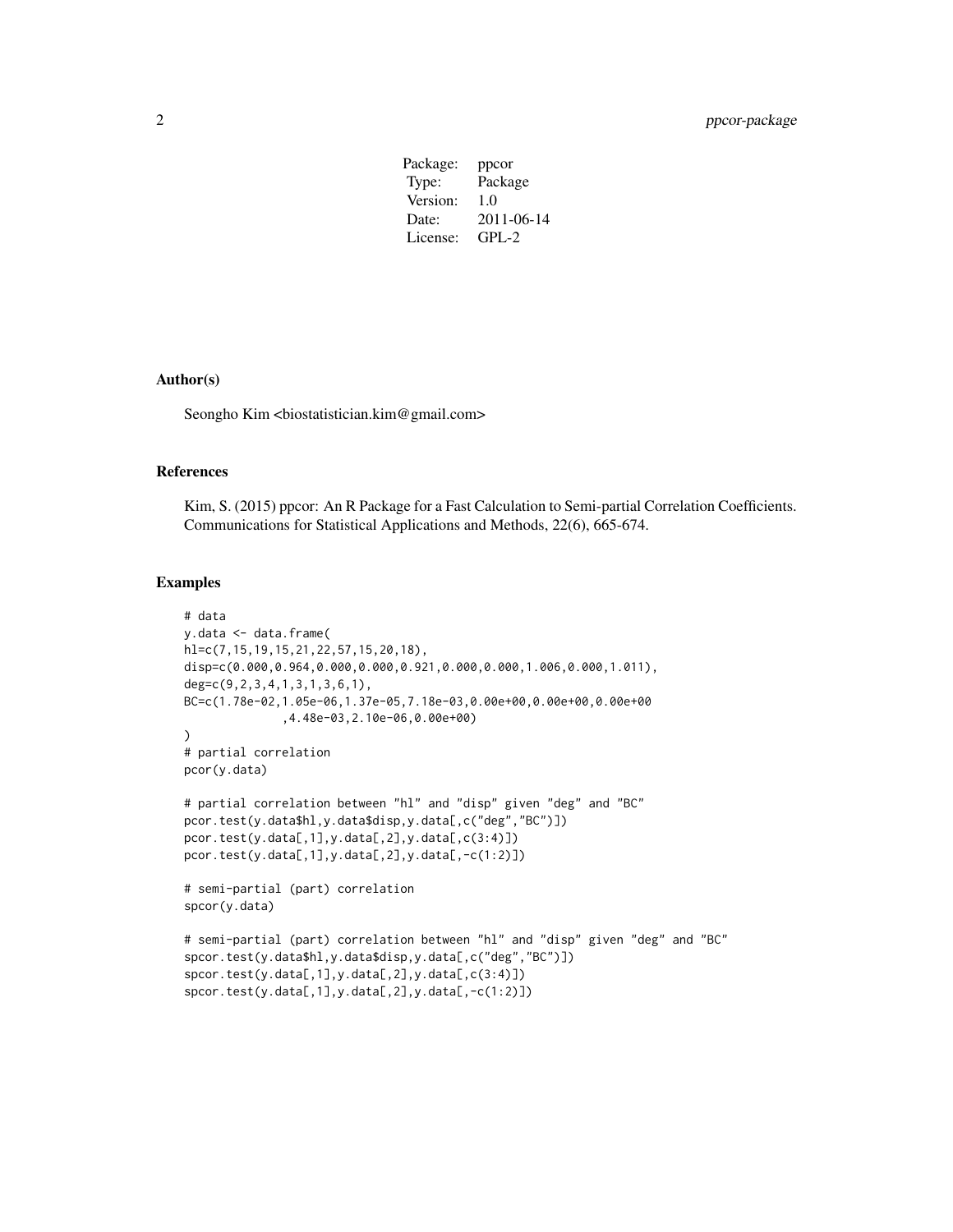#### <span id="page-2-1"></span><span id="page-2-0"></span>Description

The function pcor can calculate the pairwise partial correlations for each pair of variables given others. In addition, it gives us the p value as well as statistic for each pair of variables.

#### Usage

pcor(x, method = c("pearson", "kendall", "spearman"))

#### Arguments

|        | a matrix or data fram.                                                            |
|--------|-----------------------------------------------------------------------------------|
| method | a character string indicating which partial correlation coefficient is to be com- |
|        | puted. One of "pearson" (default), "kendall", or "spearman" can be abbreviated.   |

## Details

Partial correlation is the correlation of two variables while controlling for a third or more other variables. When the determinant of variance-covariance matrix is numerically zero, Moore-Penrose generalized matrix inverse is used. In this case, no p-value and statistic will be provided if the number of variables are greater than or equal to the sample size.

### Value

| estimate  | a matrix of the partial correlation coefficient between two variables |
|-----------|-----------------------------------------------------------------------|
| p.value   | a matrix of the p value of the test                                   |
| statistic | a matrix of the value of the test statistic                           |
| n         | the number of samples                                                 |
| gn        | the number of given variables                                         |
| method    | the correlation method used                                           |

#### Note

Missing values are not allowed.

#### Author(s)

Seongho Kim << biostatistician.kim@gmail.com>>

#### References

Kim, S. (2015) ppcor: An R Package for a Fast Calculation to Semi-partial Correlation Coefficients. Communications for Statistical Applications and Methods, 22(6), 665-674.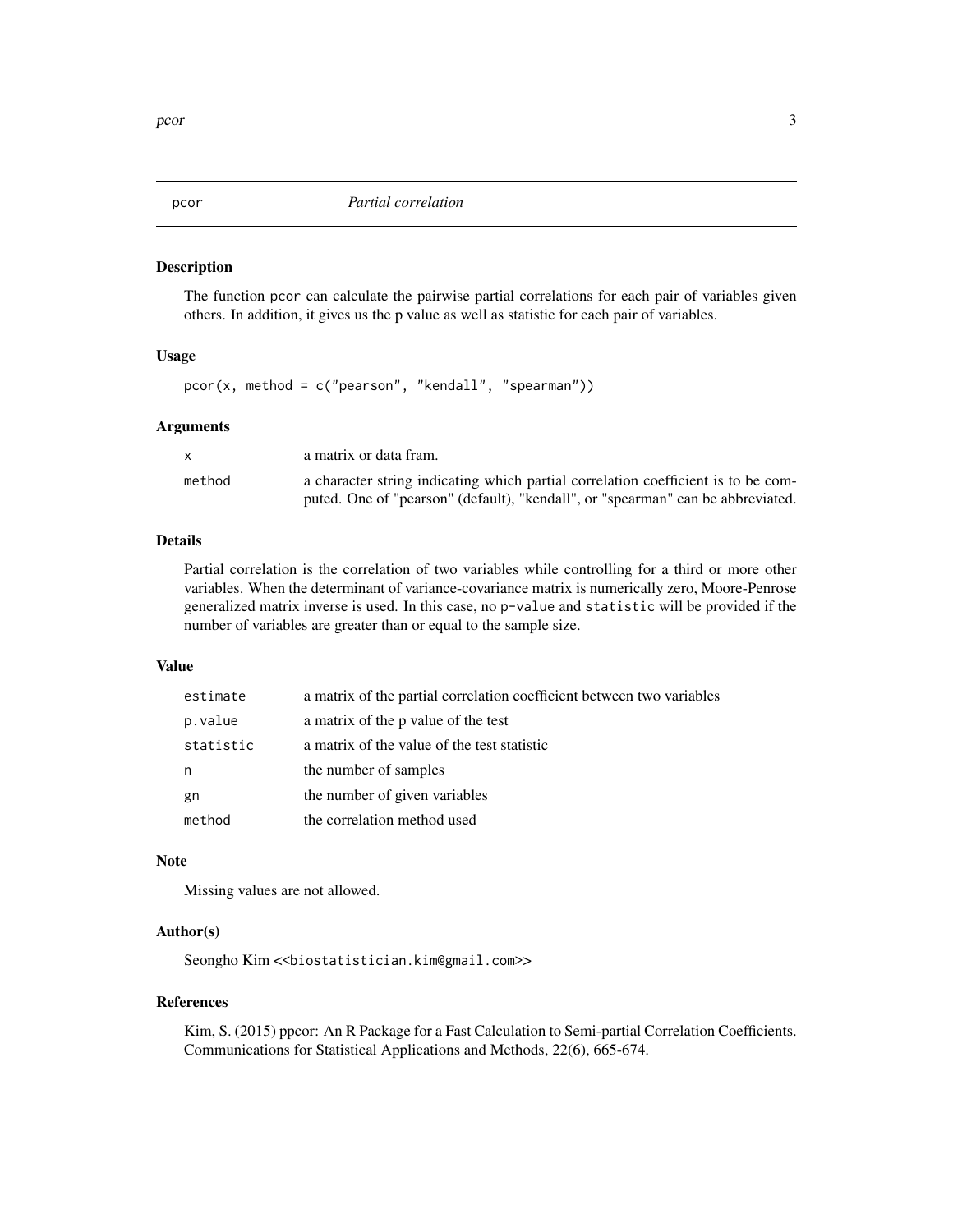#### See Also

[pcor.test](#page-3-1), [spcor](#page-5-1), [spcor.test](#page-6-1)

#### Examples

```
# data
y.data <- data.frame(
hl=c(7,15,19,15,21,22,57,15,20,18),
disp=c(0.000,0.964,0.000,0.000,0.921,0.000,0.000,1.006,0.000,1.011),
deg=c(9,2,3,4,1,3,1,3,6,1),
BC=c(1.78e-02,1.05e-06,1.37e-05,7.18e-03,0.00e+00,0.00e+00,0.00e+00
              ,4.48e-03,2.10e-06,0.00e+00)
)
# partial correlation
pcor(y.data)
```
<span id="page-3-1"></span>pcor.test *Partial correlation for two variables given a third variable.*

#### Description

The function pcor.test can calculate the pairwise partial correlations between two variables. In addition, it gives us the p value as well as statistic.

#### Usage

```
pcor.test(x, y, z, method = c("pearson", "kendall", "spearman"))
```
#### Arguments

| X      | a numeric vector.                                                                                                                                                    |
|--------|----------------------------------------------------------------------------------------------------------------------------------------------------------------------|
| y      | a numeric vector.                                                                                                                                                    |
| z      | a numeric vector.                                                                                                                                                    |
| method | a character string indicating which partial correlation coefficient is to be com-<br>puted. One of "pearson" (default), "kendall", or "spearman" can be abbreviated. |

#### Details

Partial correlation is the correlation of two variables while controlling for a third variable. When the determinant of variance-covariance matrix is numerically zero, Moore-Penrose generalized matrix inverse is used. In this case, no p-value and statistic will be provided if the number of variables are greater than or equal to the sample size.

<span id="page-3-0"></span>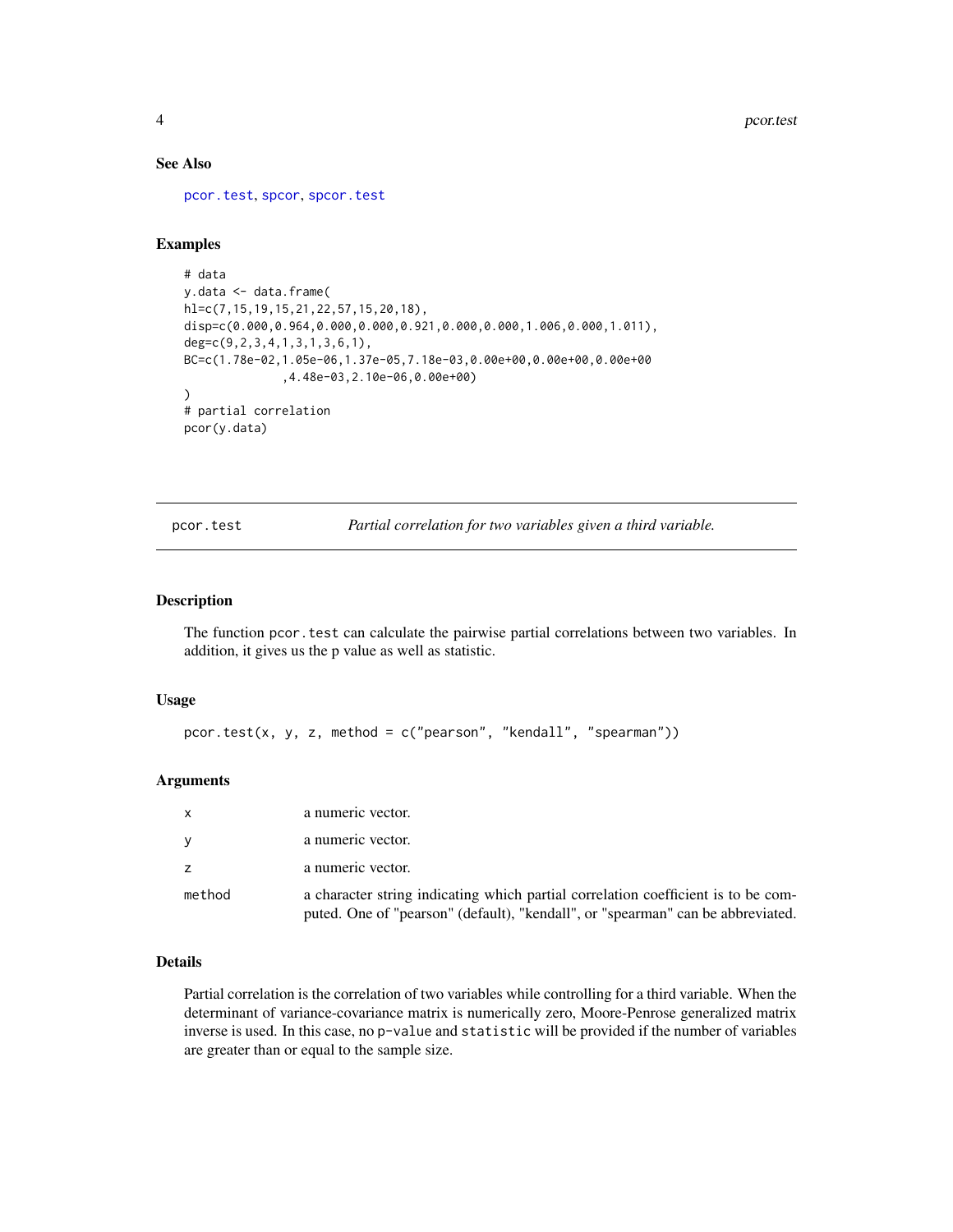#### <span id="page-4-0"></span>pcor.test 5

#### Value

| estimate  | the partial correlation coefficient between two variables |
|-----------|-----------------------------------------------------------|
| p.value   | the p value of the test                                   |
| statistic | the value of the test statistic                           |
| n         | the number of samples                                     |
| gn        | the number of given variables                             |
| method    | the correlation method used                               |

#### Note

Missing values are not allowed

#### Author(s)

Seongho Kim << biostatistician.kim@gmail.com>>

#### References

Kim, S. (2015) ppcor: An R Package for a Fast Calculation to Semi-partial Correlation Coefficients. Communications for Statistical Applications and Methods, 22(6), 665-674.

#### See Also

[pcor](#page-2-1), [spcor](#page-5-1), [spcor.test](#page-6-1)

### Examples

```
# data
y.data <- data.frame(
hl=c(7,15,19,15,21,22,57,15,20,18),
disp=c(0.000,0.964,0.000,0.000,0.921,0.000,0.000,1.006,0.000,1.011),
deg=c(9,2,3,4,1,3,1,3,6,1),
BC=c(1.78e-02,1.05e-06,1.37e-05,7.18e-03,0.00e+00,0.00e+00,0.00e+00
              ,4.48e-03,2.10e-06,0.00e+00)
)
# partial correlation between "hl" and "disp" given "deg" and "BC"
pcor.test(y.data$hl,y.data$disp,y.data[,c("deg","BC")])
pcor.test(y.data[,1],y.data[,2],y.data[,c(3:4)])
pcor.test(y.data[,1],y.data[,2],y.data[,-c(1:2)])
```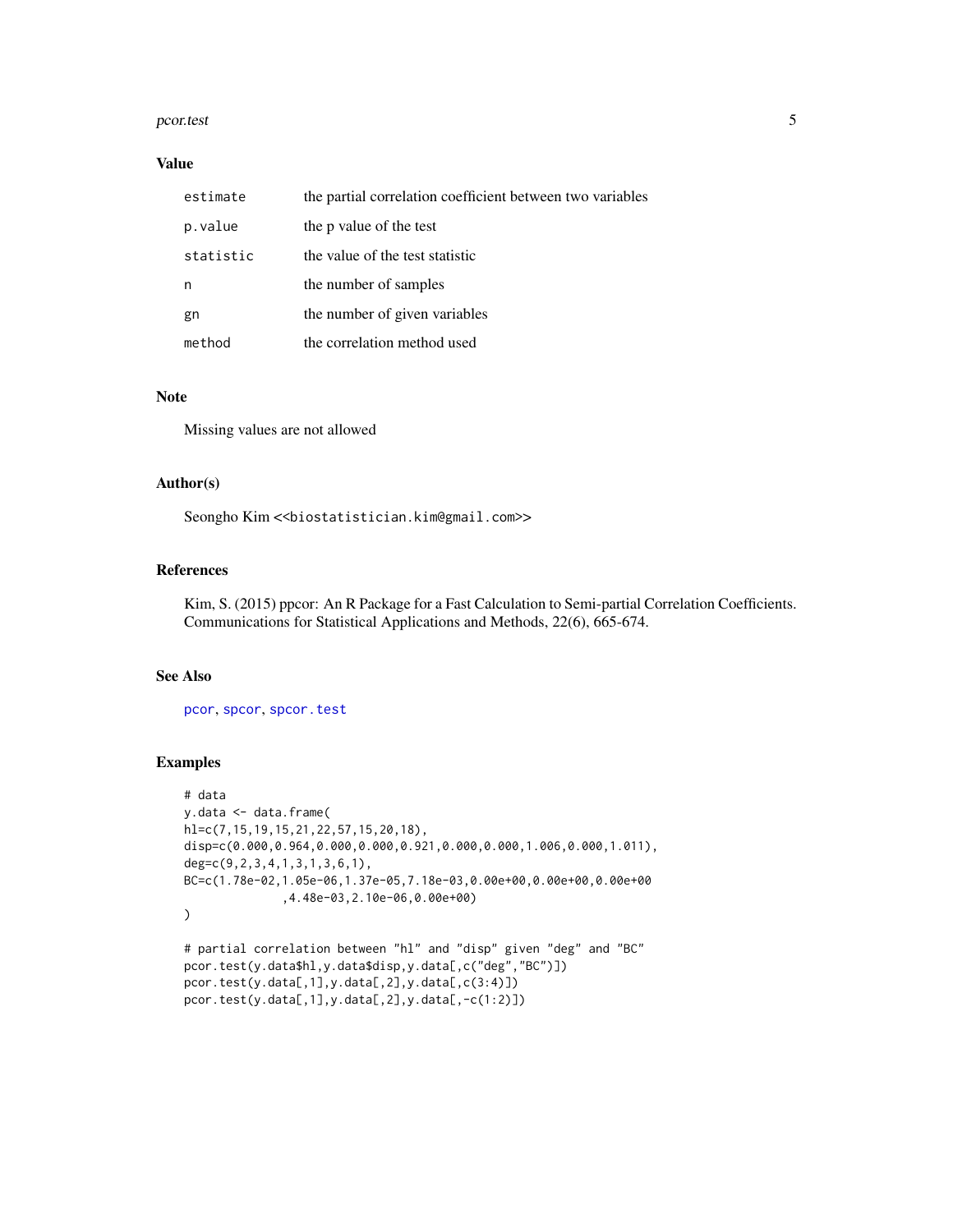#### Description

The function spcor can calculate the pairwise semi-partial (part) correlations for each pair of variables given others. In addition, it gives us the p value as well as statistic for each pair of variables.

#### Usage

```
spcor(x, method = c("pearson", "kendall", "spearman"))
```
#### Arguments

| $\mathsf{x}$ | a matrix or data fram.                                                                                                                                                            |
|--------------|-----------------------------------------------------------------------------------------------------------------------------------------------------------------------------------|
| method       | a character string indicating which semi-partial (part) correlation coefficient is<br>to be computed. One of "pearson" (default), "kendall", or "spearman" can be<br>abbreviated. |

#### Details

Semi-partial correlation is the correlation of two variables with variation from a third or more other variables removed only from the second variable. When the determinant of variance-covariance matrix is numerically zero, Moore-Penrose generalized matrix inverse is used. In this case, no p-value and statistic will be provided if the number of variables are greater than or equal to the sample size.

#### Value

| estimate  | a matrix of the semi-partial (part) correlation coefficient between two variables |
|-----------|-----------------------------------------------------------------------------------|
| p.value   | a matrix of the p value of the test                                               |
| statistic | a matrix of the value of the test statistic                                       |
| n         | the number of samples                                                             |
| gn        | the number of given variables                                                     |
| method    | the correlation method used                                                       |

#### Note

Missing values are not allowed.

## Author(s)

Seongho Kim << biostatistician.kim@gmail.com>>

<span id="page-5-1"></span><span id="page-5-0"></span>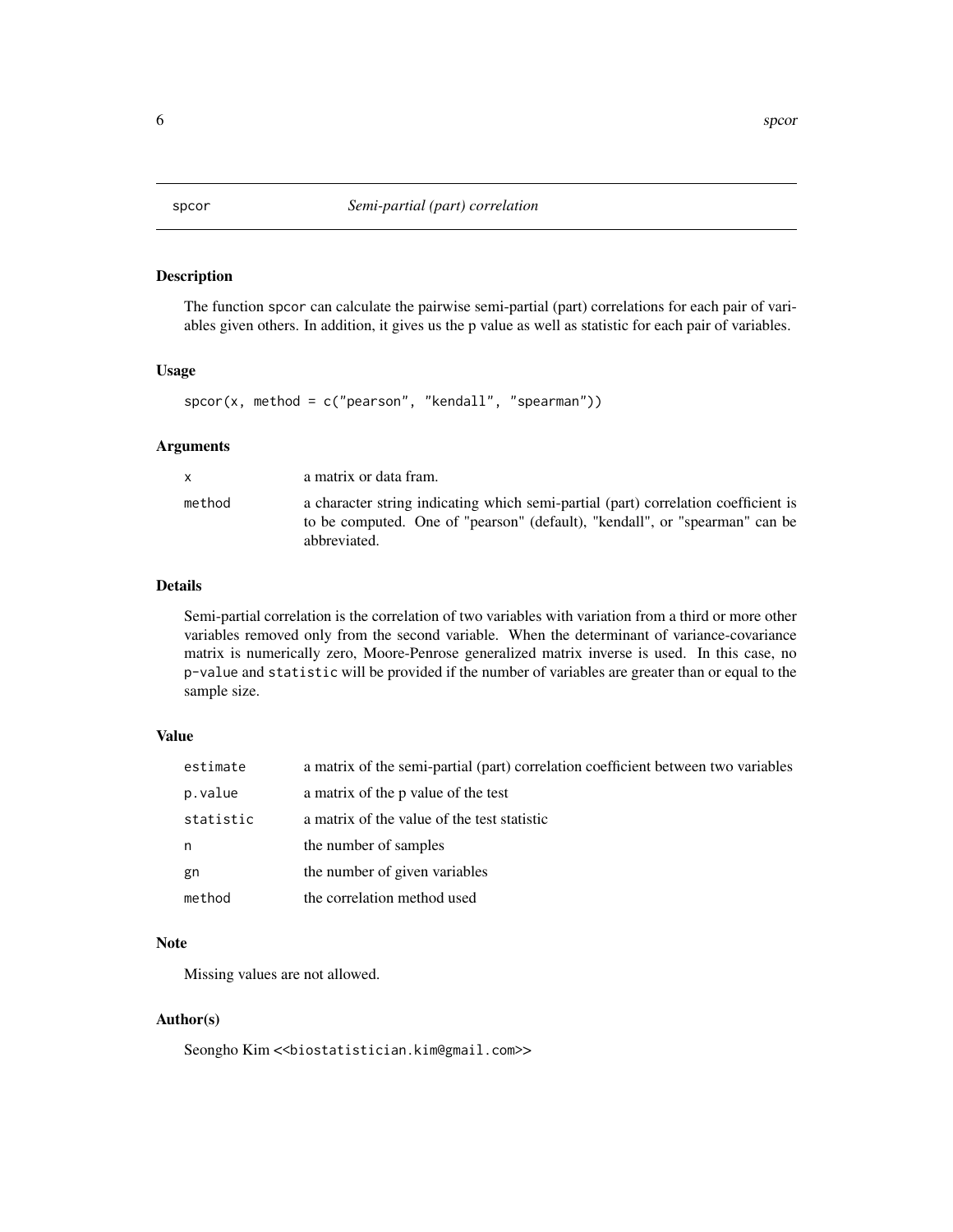#### <span id="page-6-0"></span>spcor.test 7

#### References

Kim, S. (2015) ppcor: An R Package for a Fast Calculation to Semi-partial Correlation Coefficients. Communications for Statistical Applications and Methods, 22(6), 665-674.

#### See Also

[spcor.test](#page-6-1), [pcor](#page-2-1), [pcor.test](#page-3-1)

#### Examples

```
# data
y.data <- data.frame(
hl=c(7,15,19,15,21,22,57,15,20,18),
disp=c(0.000,0.964,0.000,0.000,0.921,0.000,0.000,1.006,0.000,1.011),
deg=c(9,2,3,4,1,3,1,3,6,1),
BC=c(1.78e-02,1.05e-06,1.37e-05,7.18e-03,0.00e+00,0.00e+00,0.00e+00
              ,4.48e-03,2.10e-06,0.00e+00)
)
# semi-partial (part) correlation
spcor(y.data)
```
<span id="page-6-1"></span>

| spcor.test | Semi-partial (part) correlation for two variables given a third vari- |
|------------|-----------------------------------------------------------------------|
|            | able.                                                                 |

#### **Description**

The function spcor.test can calculate the pairwise semi-partial (part) correlations between two variables. In addition, it gives us the p value as well as statistic.

#### Usage

```
spcor.test(x, y, z, method = c("pearson", "kendall", "spearman"))
```
#### Arguments

| x.     | a numeric vector.                                                                                                                                                    |
|--------|----------------------------------------------------------------------------------------------------------------------------------------------------------------------|
| V      | a numeric vector.                                                                                                                                                    |
| Z.     | a numeric vector.                                                                                                                                                    |
| method | a character string indicating which partial correlation coefficient is to be com-<br>puted. One of "pearson" (default), "kendall", or "spearman" can be abbreviated. |

#### Details

Semi-partial correlation is the correlation of two variables with variation from a third variable removed only from the second variable. When the determinant of variance-covariance matrix is numerically zero, Moore-Penrose generalized matrix inverse is used. In this case, no p-value and statistic will be provided if the number of variables are greater than or equal to the sample size.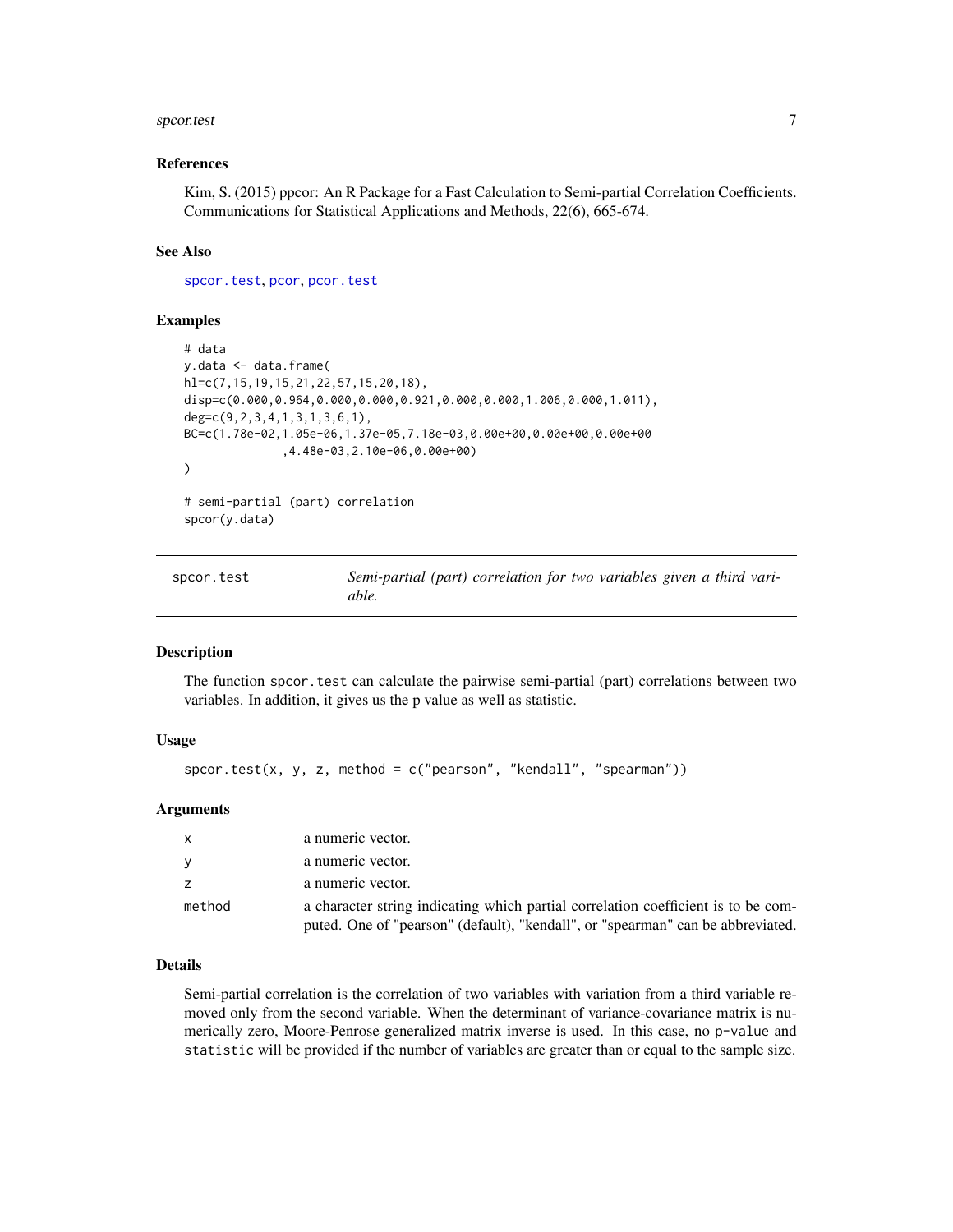<span id="page-7-0"></span>8 spcor.test and the space of the space of the space of the space of the space of the space of the space of the space of the space of the space of the space of the space of the space of the space of the space of the space

#### Value

| estimate  | the semi-partial (part) correlation coefficient between two variables |
|-----------|-----------------------------------------------------------------------|
| p.value   | the p value of the test                                               |
| statistic | the value of the test statistic                                       |
| n         | the number of samples                                                 |
| gn        | the number of given variables                                         |
| method    | the correlation method used                                           |

#### Note

Missing values are not allowed

#### Author(s)

Seongho Kim << biostatistician.kim@gmail.com>>

### References

Kim, S. (2015) ppcor: An R Package for a Fast Calculation to Semi-partial Correlation Coefficients. Communications for Statistical Applications and Methods, 22(6), 665-674.

#### See Also

[spcor](#page-5-1), [pcor](#page-2-1), [pcor.test](#page-3-1)

### Examples

```
# data
y.data <- data.frame(
hl=c(7,15,19,15,21,22,57,15,20,18),
disp=c(0.000,0.964,0.000,0.000,0.921,0.000,0.000,1.006,0.000,1.011),
deg=c(9,2,3,4,1,3,1,3,6,1),
BC=c(1.78e-02,1.05e-06,1.37e-05,7.18e-03,0.00e+00,0.00e+00,0.00e+00
              ,4.48e-03,2.10e-06,0.00e+00)
\mathcal{L}# semi-partial (part) correlation between "hl" and "disp" given "deg" and "BC"
spcor.test(y.data$hl,y.data$disp,y.data[,c("deg","BC")])
spcor.test(y.data[,1],y.data[,2],y.data[,c(3:4)])
spcor.test(y.data[,1],y.data[,2],y.data[,-c(1:2)])
```